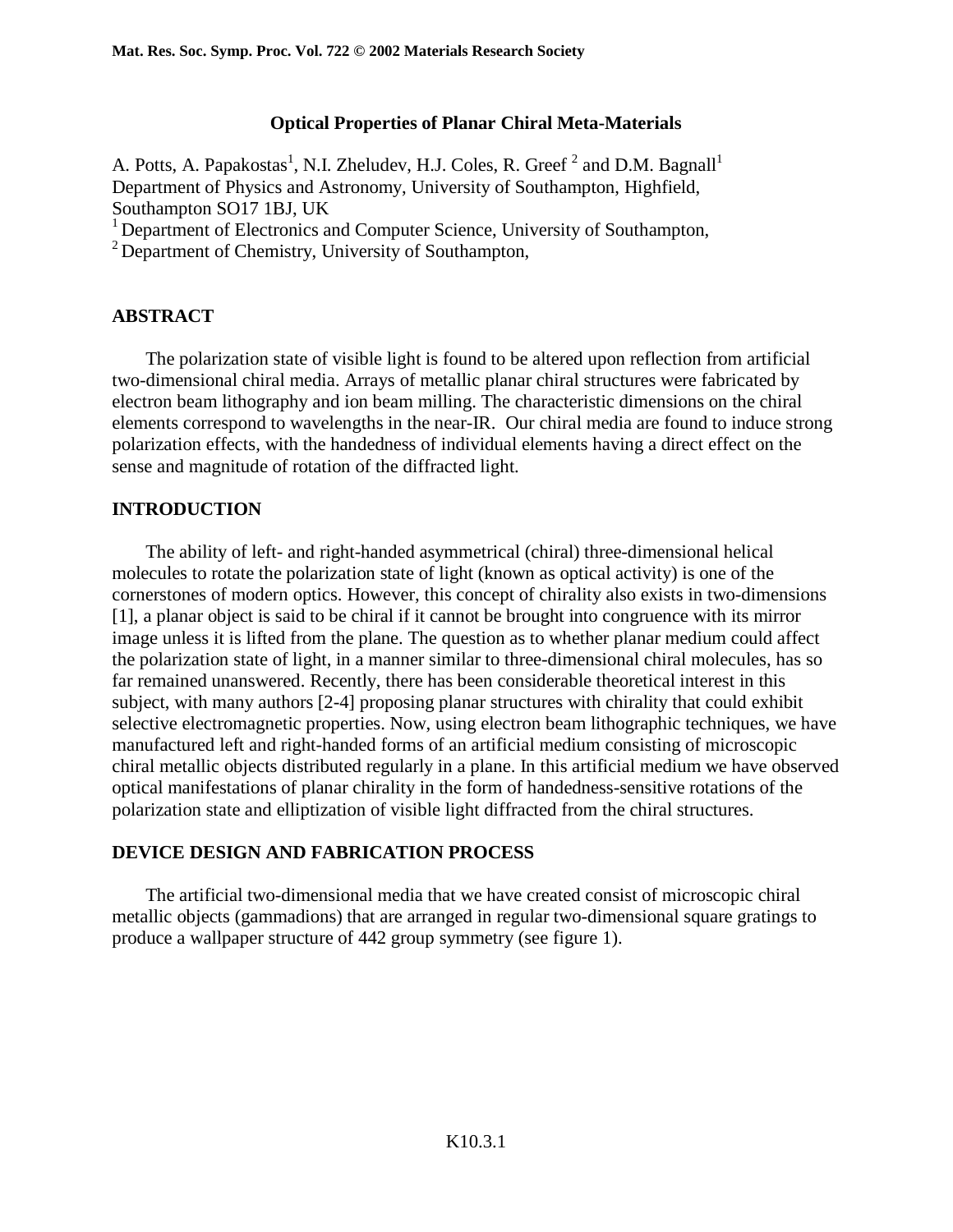

**Figure 1**. A SEM image of an array of right-handed gammadions etched in a Ti/Au/Ti film on a silicon substrate.



**Figure 2**. A high magnification SEM image of an array of left-handed gammadions with the internal angle ( $\theta$ ) and characteristic length ( $\zeta$ ) marked.

Arrays of both clockwise and anticlockwise gammadions, but of otherwise identical design specifications, were fabricated to provide the two enantiomeric forms of the structure, while the 442 symmetry group was chosen because of the absence of any optical birefringence in this structure for light at normal incidence.

The samples themselves were manufactured using a combination of direct-write electron beam lithography and ion beam milling. First a triple layer of metal was deposited by evaporation onto one side of a double-polished silicon wafer. The metal layers were 20 nm of titanium, followed by 100 nm of gold, with a final capping layer of 20 nm of titanium. The first layer of titanium was used to improve the adhesion of the much thicker gold layer to the silicon substrate, while the top layer of titanium was there merely to give the structure a symmetric profile. The metallic trilayer was then patterned by electron beam lithography using a 300 nm layer of high sensitivity UVIII resist. Arrays of gammadions were patterned into the resist and, after development in MF322 developer, these patterns were etched into the underlying Ti/Au/Ti layer by a process of ion beam milling. This etch process necessarily results in some widening of the legs of the gammadions, together with some etching of the underlying silicon substrate, due its low degree of etching directionality and the absence of a large etch-rate differential between silicon and titanium. The resulting structures therefore consisted of arrays of gammadion-shaped holes in an otherwise planar layer of Ti/Au/Ti.

In all of the arrays we have studied, the gammadions had an internal angle,  $\theta$ , of 135° and a characteristic length  $\xi$  (see figure 2), the pitch of the gratings was 4.0 $\mu$ m in both directions so that the density of gammadions was  $6.25 \times 10^6$  cm<sup>-2</sup>. The area of the arrays available for optical measurements was chosen to be approximately  $1.0 \times 1.0$  mm<sup>2</sup> so that it is much larger than the diameter of the focused laser beam used during optical characterization. As well as investigating the two different enantiomeric forms of the structures, we also looked at the effect of varying their characteristic length,  $\xi$ , by measuring the properties of three different structures of  $\xi = 0.8$  $\mu$ m,  $\xi$  = 1.0  $\mu$ m, and  $\xi$  = 1.4  $\mu$ m, while maintaining the same internal angle,  $\theta$ , and grating period.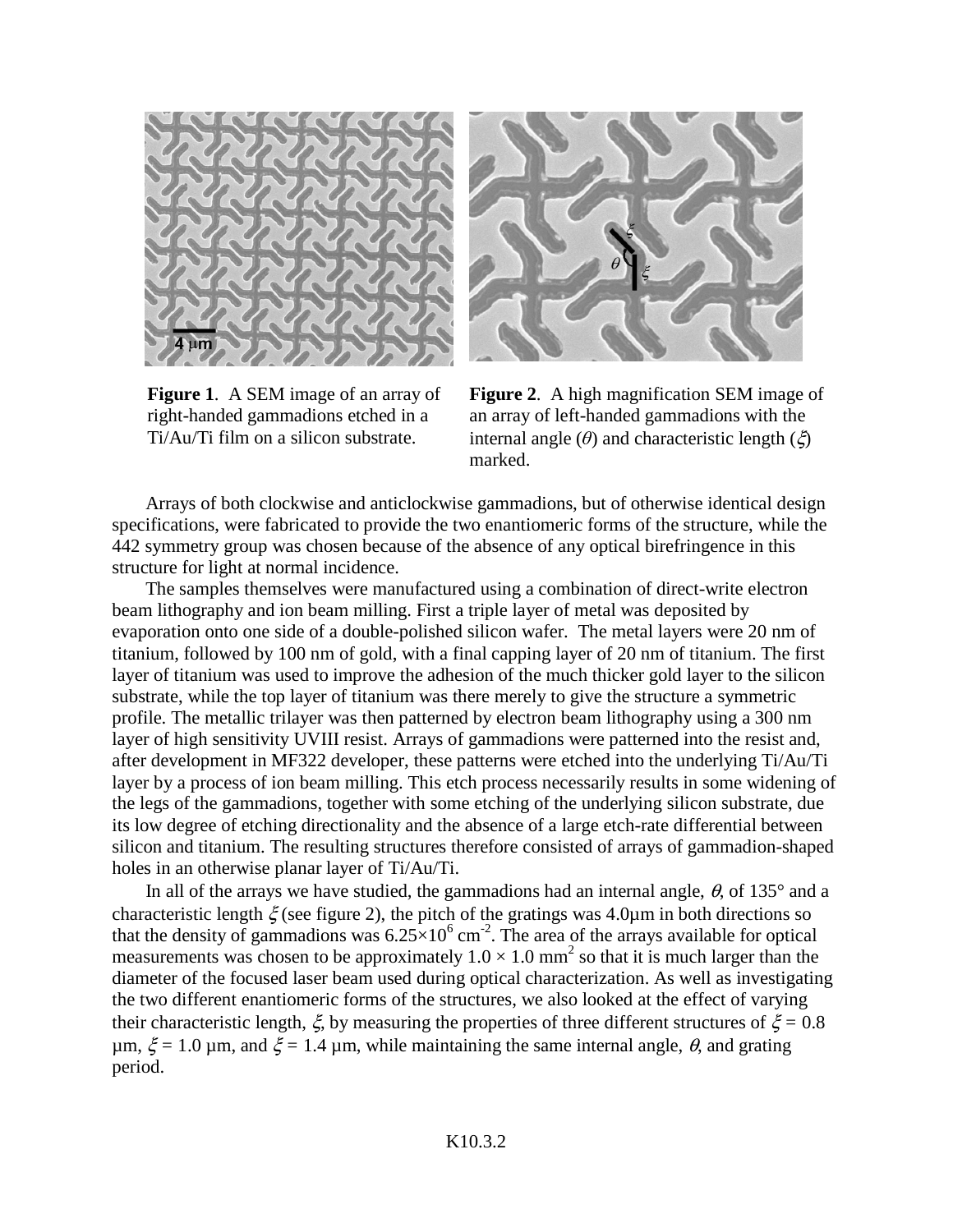#### **EXPERIMENTAL RESULTS**

The optical characterization of the chiral gratings was performed using a HeNe laser at a wavelength of 632nm, and the polarization parameters of the diffracted wave were measured using the "rotating wave plate" polarimetric technique. The structures were oriented to the incident beam in such a way that the "plane of incidence" (the plane defined by the incident wave and the normal to the sample) lay parallel to one axis of the gammadion array and perpendicular to the other. As expected, we found that the light scattered from the chiral microstructures showed well-defined rectangular diffraction patterns, but ones where the polarization states of the diffracted waves were noticeably different from those that would be expected for diffraction from a non-chiral grating. In this configuration diffracted waves propagate in both the plane of incidence, and at various angles both above and below it. If the diffracted wave remains in the plane of incidence and the incident wave is polarized either in the plane of incidence (S-polarization) or perpendicular to the plane (P-polarization), no polarization change would be expected for a non-chiral grating as these polarization states represent the eigenstates of the system. However, we found that in the case of our chiral samples the polarization states of the diffracted waves are, in general, elliptical, with the polarization azimuth rotated by some angle to the initial polarization state. In addition, for a given angle of incidence β, the polarization states of various diffraction orders were found to be different*.* We have concentrated on characterizing the polarization state of the first-order diffracted wave and measured the difference ∆Θ between the polarization azimuth of the incident wave and that of the diffracted wave. We also measured the ellipticity angle  $\eta$  of the diffracted wave where tan( $\eta$ ) represents the ratio of the semi-minor and semi-major axes of the ellipse (and hence  $\eta = 0$ corresponds to a linearly polarized wave, with  $\eta = \pm 45^{\circ}$  corresponding right and left circular polarizations accordingly).



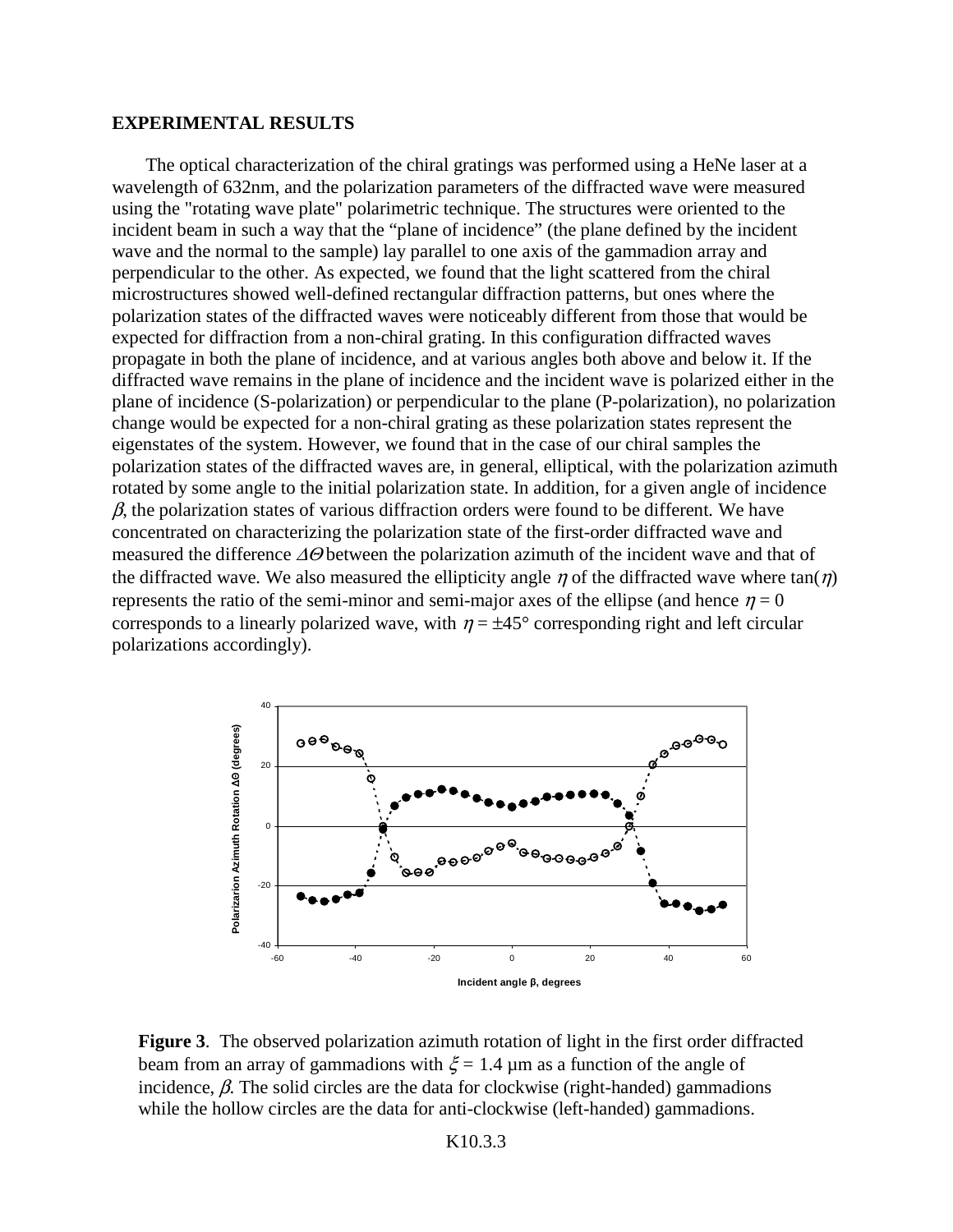We have measured the polarization change of the first order diffracted beam as a function of the angle of incidence,  $\beta$ , for each of the enantiomeric chiral structures with an internal angle α=135° and a characteristic length ξ*=*1.4 µm for an incident wave that was S-polarized. Figure 3 shows how the polarization azimuth rotation  $\Delta\Theta$  varies with angle of incidence,  $\beta$ , for the two enantiomeric structures, while figure 4 shows the dependence of the degree of ellipticity,  $\eta$ , again as a function of,  $\beta$ . Both strongly depend on the angle of incidence,  $\beta$ . However, it can be seen that whatever the values of  $\beta$ ,  $\Delta\Theta$  and  $\eta$ , the waves diffracted from each of the two enantiomeric structures were always of the same amplitude, but of strictly opposite sign. We have also compared the polarization azimuth rotation for the same samples for positive and negative incident angles, ±β*.* Although some minor differences in the polarization response for incident angles of opposite signs were observed, the polarization rotation and the ellipticity are found to be largely insensitive to the sign of  $\beta$ . This is not an obvious result as planar chiral structures configured with positive and negative angles of incidence are not equivalent. Similar results were observed as the value of  $\xi$  is reduced to 1.0  $\mu$ m and 0.8  $\mu$ m, but the magnitudes of both the polarization azimuth rotation and the ellipticity are reduced.



**Figure 4**. The observed ellipticity of light in the first order diffracted beam from an array of gammadions with  $\xi = 1.4 \mu m$  as a function of the angle of incidence,  $\beta$ . The solid squares are the data for clockwise (right-handed) gammadions while the hollow squares are the data for anti-clockwise (left-handed) gammadions.